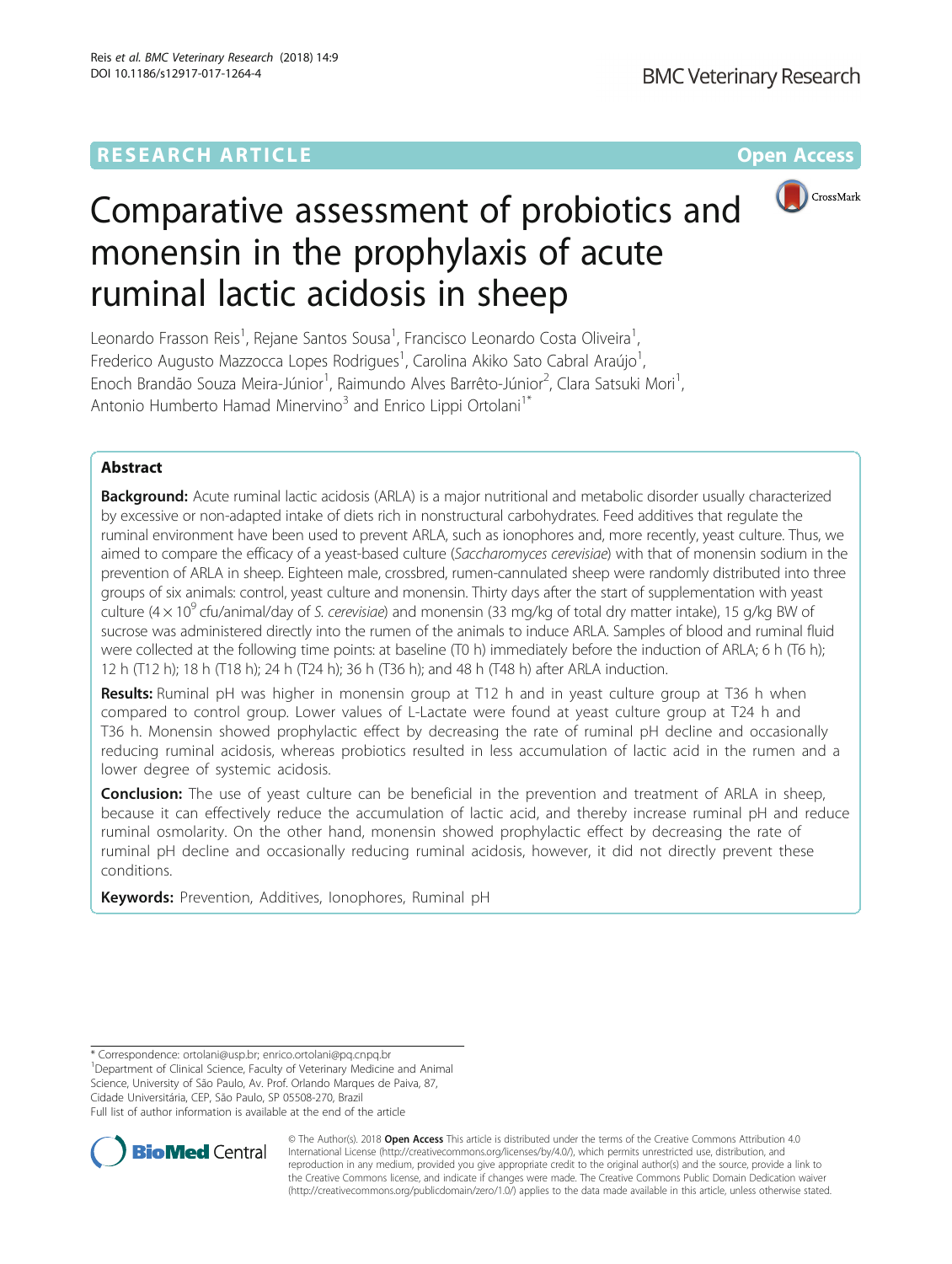## Background

Sheep use complex carbohydrates (structural and nonstructural) as their main source of energy, and require these nutrients in the diet to maintain healthy, stable ruminal conditions [[1\]](#page-7-0). Nevertheless, feeding practices that use nonstructural carbohydrates aimed at achieving high levels of productivity, have led to increased levels of fermentation and the production of organic acids, and a subsequent reduction of ruminal pH [\[2](#page-7-0)]. Although increased acid production can sometimes be desirable, this type of nutritional management can challenge the equilibrium of the ruminal ecosystem and compromise animal health [\[3](#page-7-0)].

Acute ruminal lactic acidosis (ARLA) is a major nutritional and metabolic disorder usually characterized by excessive or non-adapted intake of diets rich in nonstructural carbohydrate. The excessive ingestion of nonstructural carbohydrates, rich in sugar, starch and pectin, causes sudden, exponential growth of specific Gram-positive bacteria (Streptococcus bovis and Lactobacillus sp) that generate intense production of lactic acid and cause a sharp drop in ruminal pH, which then interferes with the activity and survival of lactate-utilizing (Gram-negative) bacteria that transform lactic acid into inactive substances [\[4](#page-7-0), [5](#page-7-0)].

It is therefore necessary to use tools that maximize the potential for production, by facilitating small adjustments to the process of ruminal fermentation, while using diets rich in nonstructural carbohydrates [[6\]](#page-7-0). In this context, feed additives have been used to prevent ARLA, such as ionophores and yeast culture that regulate the ruminal environment to increase feed efficiency [\[7](#page-7-0), [8](#page-7-0)].

Ionophores are antimicrobial compounds produced by various strains of Streptomyces sp. that have a selective inhibitory action on Gram-positive bacteria and allow the survival of Gram-negative bacteria. Monensin sodium is the most commonly used ionophore in the prevention of ARLA in beef cattle [\[9\]](#page-7-0). Nevertheless, monensin is not approved for use in ruminants in all countries [[10](#page-7-0), [11](#page-7-0)].

Yeast culture are additives composed of live microorganisms that improve animal productivity and promote the growth of bacteria (particularly cellulolytic and lactate-utilizing bacteria) and protozoa in the rumen [\[4](#page-7-0)], thus, it could be used in substitution of ionophores in ruminants.

Although Saccharomyces cerevisiae has been tested in several in vitro and in vivo trials to increase the activity of lactate-utilizing bacteria [[12](#page-7-0)–[16\]](#page-7-0), to our knowledge, no study has been conducted to assess the preventive effects of probiotics in ARLA under controlled experimental conditions, particularly in sheep. Moreover, to our knowledge, there are no studies that compare the action of these yeast culture with that of monensin sodium in the prophylaxis and treatment of ARLA in sheep.

Therefore, the present study aimed to compare the effects of a yeast culture that contains Saccharomyces cerevisiae with those of monensin sodium on ruminal and hematological variables and assess the efficacy of both additives in the prevention and treatment of sheep affected by ARLA.

#### **Methods**

The sheep used in the experiment were purchased at properties near the city of São Paulo, obeying the norms of acquisition of animals for experimentation and with the aproval of the Ethics Committee on Animal Research of the Faculty of Veterinary Medicine and Animal Science, University of São Paulo (Protocol no. 1587/ 2009).

#### Animals and diet

Eighteen male 24-month-old, Santa Inês crossbred sheep with a mean body weight of  $45 \pm 1.2$  kg were used. Sixty days before the start of the study, all animals were treated with a moxidectin-based endectocide (Cydectin, Zoetis Animal Health, São Paulo, Brazil) and were surgically fitted with a ruminal silicone cannula. The animals were subsequently allowed to recover and adapt to the feeding protocol.

During the adaptation period and throughout the study, the sheep were fed a basal diet calculated at 2.7% body weight, dry matter (DM) basis, with 75% being coast-cross grass (Cynodon dactylon) and 25% commercial concentrate with 14% crude protein (Fri-Sheep 22/ 70, Nutreco Nutrição Animal, Pitangueiras, Brazil). The hay and concentrate were mixed and the diet was offered at once in the morning. The animals had free access to mineral salt (Ovinofós, Tortuga, São Paulo, Brazil) and water. The sheep were weighed every week and the diet was correct accordingly.

#### Study design

The experimental design was completely randomized with distribution of the 18 sheep into three groups of six animals: the control, yeast culture, and monensin groups. The control group received the basal diet; the yeast culture group received the basal diet and 5 g of yeast culture/animal/day (Yea-Sacc<sup>®</sup> 1026, Alltech SA, Araucária, Brazil) that resulted in a total inoculation of  $4 \times 10^{9}$  cfu/animal/day of Saccharomyces cerevisiae strain 1026; and the monensin group received 33 mg of monensin sodium (Rumensin<sup>°</sup>, Elanco, São Paulo, Brazil) per kg of diet [\[17](#page-7-0)], i.e. a sheep weighing 45 kg BW received daily 1.215 kg of diet (DM) and 40.1 mg of sodium monensin. Yeast culture and monensin were both administered directly into the rumen via the ruminal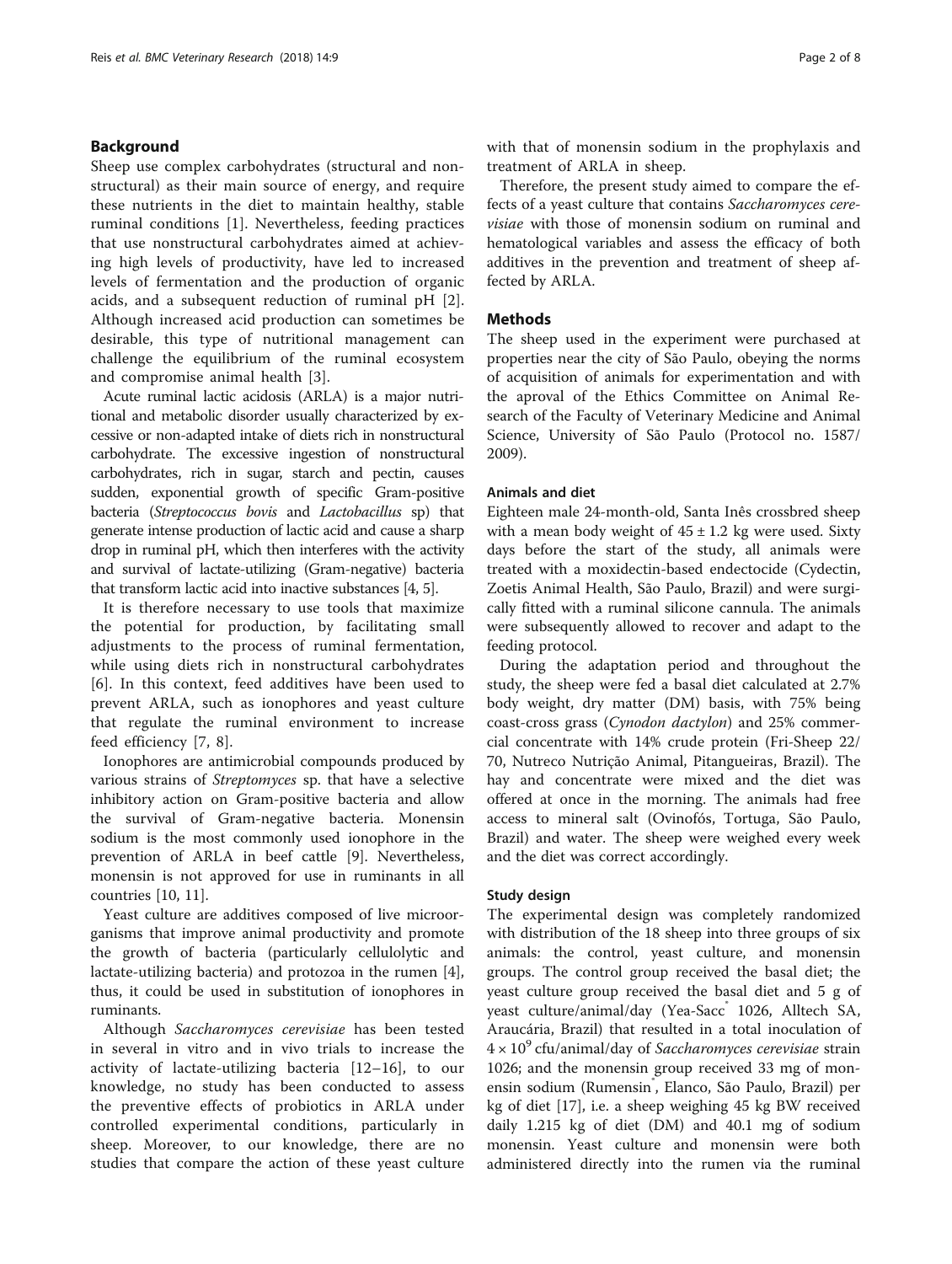cannula immediately after the animals were fed. Monensin dose were adjusted weekly according the diet.

Ruminal lactic acidosis was experimentally induced, 30 days after the additives were introduced. The experimental model entailed the administration of sucrose into the rumen [[18](#page-7-0)], according to the modifications recommended by Afonso et al. [[17](#page-7-0)] for sheep. For this purpose, 15 g of sucrose per kg of body weight was administered directly into the rumen.

Blood and ruminal fluid samples were collected at the following time points: at baseline (T0 h) immediately before the induction of ARLA, and at 6 (T6 h), 12 (T12 h), 18 (T18 h), 24 (T24 h), 36 (T36 h) and 48 h (T48 h) after induction of ARLA. Starting at T24 h until T48 h, fresh grass was offered to each animal to evaluate the presence or absence of appetite.

To protect the welfare of the animals, all sheep that exhibited clinical signs of systemic acidosis and had blood  $pH \le 7.2$  were treated at T24 h. Treatment consist of intravenous infusion of isotonic saline solution (20 mL/kg BW) and isotonic sodium bicarbonate (1.3%), according to the classic formula of buffer replacement [[19\]](#page-7-0). In addition, at T24 h, the control group received 5 g of sodium chloride into the rumen, and the monensin and yeast culture groups received the respective additives at the aforementioned doses.

#### Ruminal content samples

Aliquots of ruminal contents were collected at the specified time points using a probe placed in the ventral sac of the rumen and a vacuum pump. Approximately 100 mL of fluid was collected, filtered with gauze, and frozen at −20 °C for subsequent determination of osmolarity and concentration of L-lactate.

## Ruminal evaluation by the continuous telemetry system

During the induction of ARLA, rumen pH and temperature were measured continuously by a telemetric system of data acquisition using a device composed of a submersible electrode (model PHE-6510), a data logger (model OM-CP-PH10), an interface cable (model OM-CP-IFC110) and the Omega 2.04.6 software (Omega Engineering Inc., Campinas, Brazil), according to the recommendations of Alzahal et al. [\[20](#page-7-0)]. The electrode was placed in the animals at T0 h and remained within the ventral sac of the rumen for 48 consecutive hours. Ruminal temperature and pH were recorded every 5 min (with sensitivities of 0.01 °C and 0.01, respectively).

## Blood samples

Arterial blood samples were collected from auricular artery at all time points using a scalp (23G) coupled to heparinized syringes. Blood gas was performed in an automated analyzer (Cobas 212, Roche Diagnostics,

Basel, Switzerland). The following parameters were evaluated: blood pH, concentration of bicarbonate, and base excess (BE). The results were corrected according to the rectal temperature of the animal [[21](#page-7-0), [22](#page-7-0)].

Plasma samples were collected in tubes containing sodium fluoride to determine L-lactate and glucose concentrations, whereas serum samples were used to determine serum osmolarity.

## Laboratory analysis

The levels of plasma and ruminal L-lactate and plasma glucose were measured using commercial kits (Randox<sup>®</sup>, Antrium, UK) in an automated biochemistry analyzer (RX Daytona, Randox<sup>°</sup>, Antrium, UK). Determination of serum and ruminal osmolarities were based on the freezing point method and conducted in an osmometer (Advanced Micro-Osmometer 3300, Advanced™ Instruments, Norwood, USA).

The methylene blue reduction test was performed in the ruminal fluid at T36 h and T48 h using the classic technique described by Dirksen et al. [[23\]](#page-7-0).

#### Statistical analysis

Statistical analysis was performed using the SAS 9.3 statistical software. The tests of normality of residuals and homogeneity of variance were performed, the variables that met the assumptions were subjected to analysis of variance using the PROC MIXED procedure for measurements repeated over time. For each variable, the effect of treatment, time and interaction between treatment and time was analysed. It was considered the Akaike Information Criterion (AIC) for choosing the best covariance structure. In the evaluation of rumen osmolarity, T0 h values were used as covariate since the presented statistical difference between groups. Comparisons between the means of groups at each interval (P) were performed using the least square means (LS Means) test. Correlation coefficients were calculated and regression equations were derived to determine the relationship between two variables. The level of significance was set at 5%.

#### Results

Values of pH, temperature, osmolarity and concentration of L-lactic in the ruminal content recorded throughout the study are presented in Table [1](#page-3-0). Animals of the probiotic group had higher ruminal  $pH$  values (Trat = 0.01; Time =  $0.01$ ; Trat\*Time =  $0.14$ ) when compared to the control and monensin groups. At T12 h, the pH of ruminal contents in the monensin group was higher than that in the control group, but identical to that in the yeast culture group. On the other hand, at T36 h and T48 h, the pH of ruminal contents in the yeast culture group was significantly higher than that in the control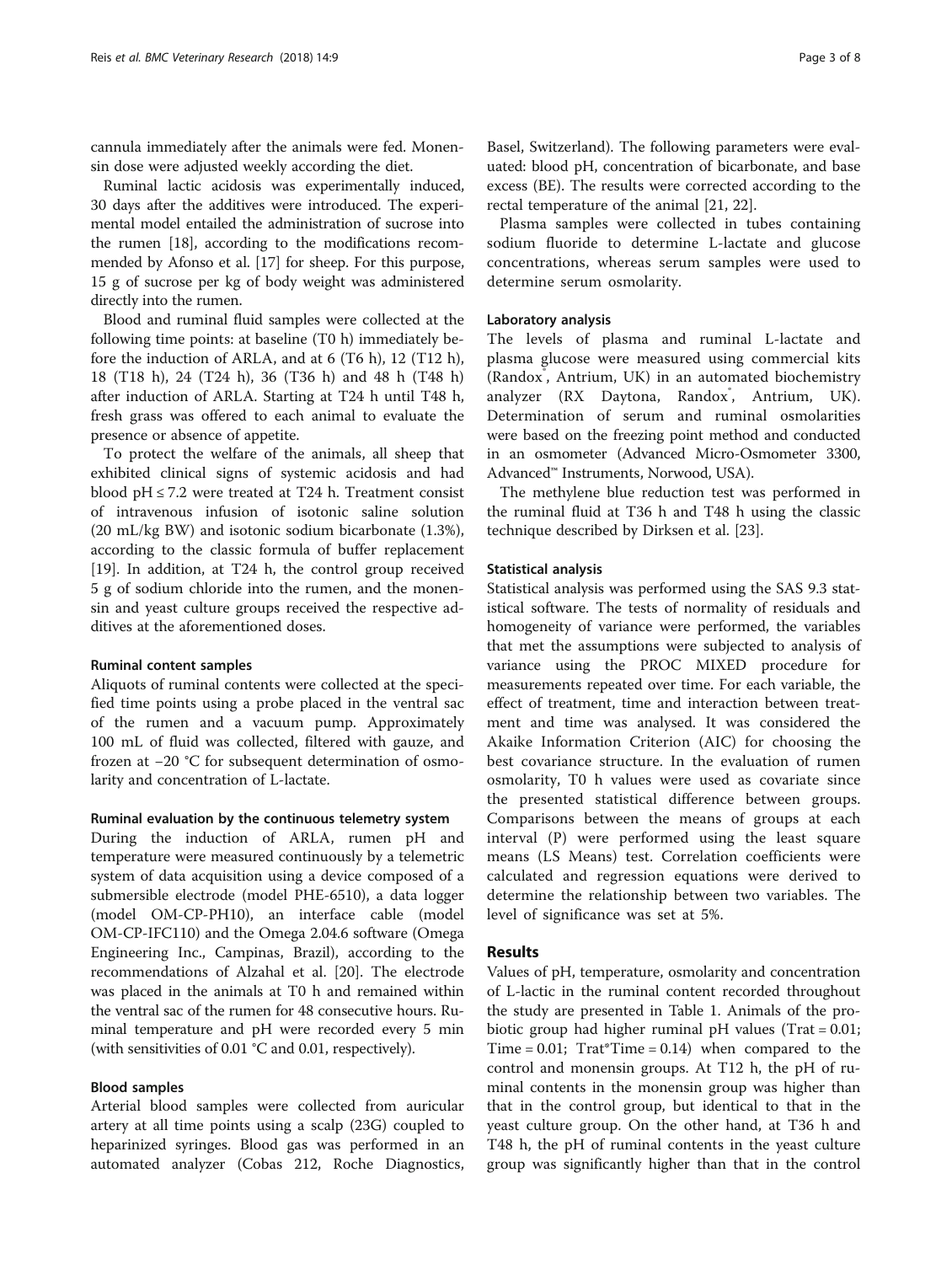<span id="page-3-0"></span>

|                      |          | Time points                  |                         |                               |                               |                              |                                 |                                 |                | $\Omega$ |           |
|----------------------|----------|------------------------------|-------------------------|-------------------------------|-------------------------------|------------------------------|---------------------------------|---------------------------------|----------------|----------|-----------|
| Variable             | Groups   | n or                         | T6 h                    | T12h                          | T18 h                         | T24 h                        | T36 h                           | T48 h                           | Trat           | Time     | Trat*Time |
| 공                    | Control  | $6.60 \pm 0.12$ <sup>a</sup> | $4.81 \pm 0.29^{\circ}$ | $4.45 \pm 0.05^{\text{Bcd}}$  | $4.50 \pm 0.30$ <sup>cd</sup> | $4.35 \pm 0.30^{\circ}$      | $4.76 \pm 0.57$ <sup>Bc</sup>   | $5.70 \pm 0.75^{\rm Bc}$        | $\overline{0}$ | 5o       | 0.14      |
|                      | Monensin | $6.79 \pm 0.23$ <sup>a</sup> | $4.80 \pm 0.13^{\circ}$ | $5.21 \pm 0.53$ <sup>AC</sup> | $4.96 \pm 0.55^{\circ}$       | $4.79 \pm 0.37^c$            | $5.47 \pm 0.39$ <sup>ABbc</sup> | $6.41 \pm 0.61$ <sup>ABab</sup> |                |          |           |
|                      | Yeast    | $6.72 \pm 0.17^{\circ}$      | $4.87 \pm 0.18^{b}$     | $4.80 \pm 0.12^{ABb}$         | $4.50 \pm 0.35^{b}$           | $4.85 \pm 0.77^{\circ}$      | $6.36 \pm 0.59^{Aa}$            | $7.08 \pm 0.35^{Aa}$            |                |          |           |
| Temperature (°C)     | Control  | $38.8 \pm 0.6^{\circ}$       | $40.4 \pm 0.5^{b}$      | 41.1 $\pm$ 0.2 <sup>Aa</sup>  | $38.4\pm0.7^{\rm cd}$         | $38.1 \pm 0.6$ <sup>cd</sup> | $37.8 \pm 1.5^{\rm Bde}$        | $37.7 \pm 1.5^{\rm Be}$         | 0.03           | 0.01     | 0.13      |
|                      | Monensin | $38.5 \pm 0.6^{b}$           | $40.0 \pm 0.5^{\circ}$  | $40.4 \pm 0.2^{Ba}$           | $39.7 \pm 0.7^{ab}$           | $39.5 \pm 0.6^{ab}$          | 40.2 $\pm$ 1.5 <sup>Aa</sup>    | $40.0 \pm 1.5^{Aa}$             |                |          |           |
|                      | Yeast    | $39.0 \pm 0.2^{b}$           | $40.7 \pm 0.6^{\circ}$  | $40.6 \pm 0.4$ <sup>ABa</sup> | $39.7 \pm 1.1^{ab}$           | $39.5 \pm 1.6^{ab}$          | $39.9 \pm 0.6^{Aab}$            | $40.0 \pm 0.4$ <sup>Aab</sup>   |                |          |           |
| Osmolarity* (mOsm/L) | Control  | $274 \pm 19^{6}$             | $453 \pm 75^{Aa}$       | $357 \pm 92^{ab}$             | $309 \pm 29^{A}$              | $328 \pm 67^{Ab}$            | $306 \pm 14^{Ab}$               | 309 $\pm$ 21 <sup>Aab</sup>     | 0.02           | 0.01     | 0.09      |
|                      | Monensin | $253 \pm 12$                 | $377 \pm 89^{\rm B}$    | $284 \pm 75$                  | $307 \pm 81^{\circ}$          | 339 ± 42 <sup>A</sup>        | $256 \pm 42^{AB}$               | $218 \pm 34^8$                  |                |          |           |
|                      | Yeast    | $206 \pm 13^{b}$             | $293 \pm 42^{Bab}$      | $299 \pm 42^a$                | $278\,\pm\,77^{\text{Bab}}$   | $234 \pm 26^\text{Bab}$      | $205 \pm 53$ <sup>Bab</sup>     | $202 \pm 22$ <sup>Bab</sup>     |                |          |           |
| Lactate L (mmol/L)   | Control  | $0.47 \pm 0.1^d$             | $33.6 \pm 11^{bcd}$     | $68.3 \pm 27^{ab}$            | $69.4 \pm 30^{ab}$            | $81.2 \pm 33^{Aa}$           | $47.8 \pm 20^{Aabc}$            | $15.2 \pm 42^{Acd}$             | 0.01           | 0.01     | 0.14      |
|                      | Monensin | $0.34 \pm 0.1^{\circ}$       | $30.3 \pm 12^{ab}$      | $39.9 \pm 17^{ab}$            | $42.9 \pm 18^{a}$             | 41.6 $\pm$ 12 <sup>ABa</sup> | $26.2 \pm 18^{Aab}$             | $16.2 \pm 80^{AC}$              |                |          |           |
|                      | Yeast    | $0.26 \pm 0.3^c$             | $22.3 \pm 52^{bc}$      | $38.9 \pm 11^{ab}$            | $51.0 \pm 19^{a}$             | $33.0 \pm 20^{Bab}$          | $1.39 \pm 0.98c$                | $0.45\pm0.1^{\text{Bc}}$        |                |          |           |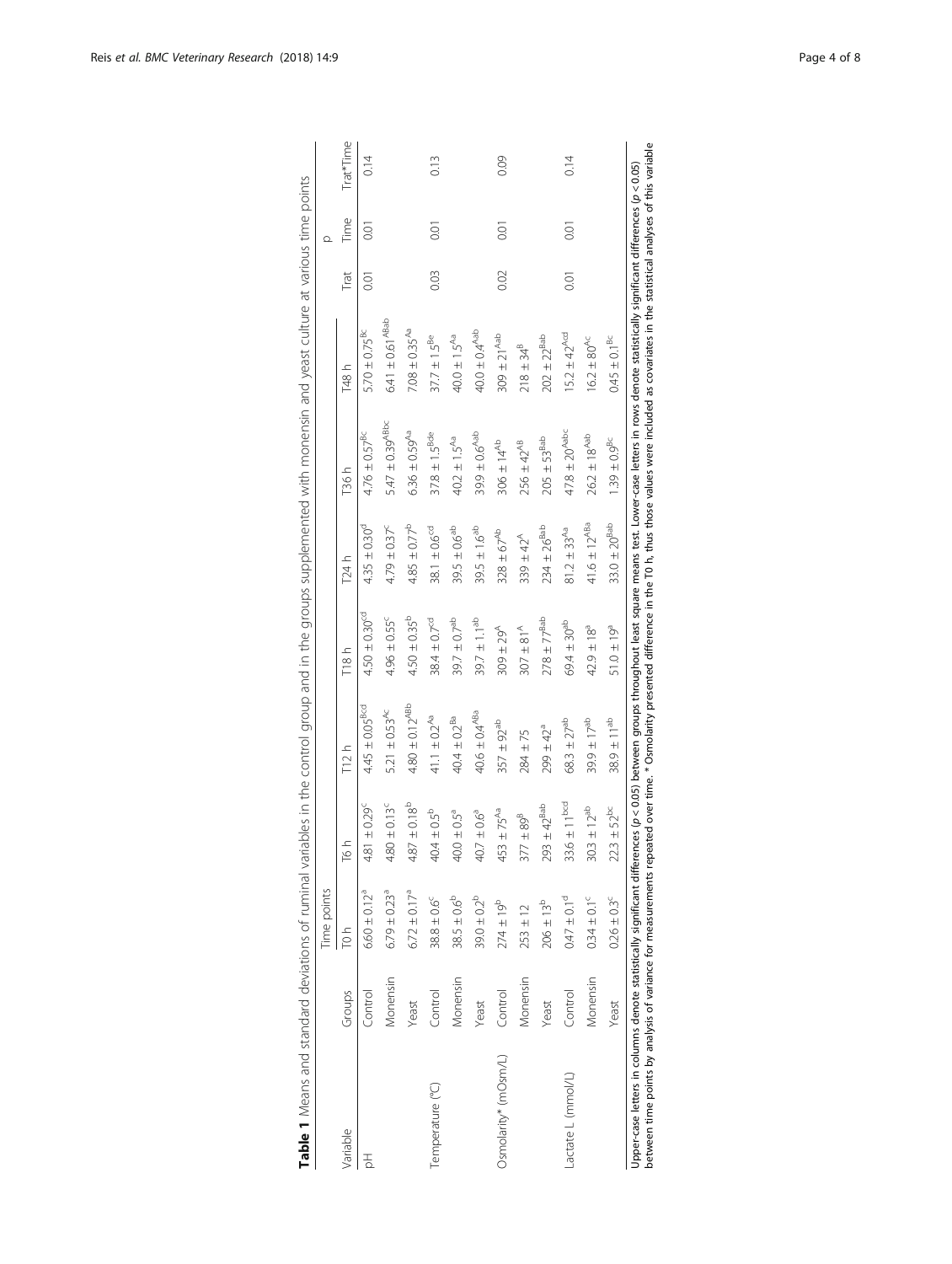group and identical to that in the monensin group. There were significant differences in intraruminal temperature among the groups at three time points, whereas the animals of the monensin and probiotic groups presented higher values (Trat =  $0.03$ , Time =  $0.01$ , Trat\*Time = 0.13). At T12 h, the ruminal temperature of the control group was higher than that of the other groups, whereas at T36 h and T48 h, the ruminal temperature of the yeast culture and monensin groups was higher than that of the control group.

At baseline (T0 h) the probiotic group presented lower values of ruminal osmolarity and this time point became a covariate in the analyses. The highest values of ruminal osmolarity were observed at T6 h among all groups and at this time point, the control group exhibited higher values of ruminal osmolarity than the other groups  $(Trat = 0.02; Time = 0.01; Trat*Time = 0.09)$ . At the time points T18 h and T24 h the osmolarity in those animals that received yeast culture supplementation was lower than that in the control and monensin groups; and there was no significant difference between the two latter groups. However, at T48 h, osmolarity in the monensin and yeast culture groups was lower than that in the control group.

Lower concentrations of rumen lactate were detected in the animals of the probiotic group when compared to the monensin and control groups (Trat  $= 0.01$ ; Time  $= 0.01$ ; Trat\*Time  $= 0.14$ ). From T6 h onwards, there was an increase in the concentration of L-lactic acid in the ruminal contents of all groups, with maximum values being observed at T18 h in the yeast culture and monensin groups, and at T24 h in the control group. Between T24 h and T48 h, Llactate levels were higher in the control group than in the yeast culture group. At T48 h, the mean concentration of L-lactate in the ruminal contents of the yeast culture group was similar to that of the baseline value, an observation that was not evident in the other groups.

The results of the methylene blue reduction test were lower ( $p = 0.040$ ) in the yeast culture group at T36 h and T48 h (5 min and <3 min, respectively) than those in the monensin group (30 min and 10 min, respectively), and in the control group (40 min and 15 min, respectively); however, these differences were not statistically significant.

Figure [1](#page-5-0) shows the results of the analyzed blood variables. From T12 h onwards, all groups had blood pH values below baseline values (T0 h). The values of blood pH from the yeast group were higher than control and monensin groups  $(Trat = 0.03; Time = 0.04;$ Trat\*Time = 0.32). The base excess was lower in the yeast culture group (Trat =  $0.04$ ; Time =  $0.02$ ; Trat\*Time =  $0.28$ ) than other groups, whereas the concentration of bicarbonate was lower in the control and monensin groups than it was in the yeast culture group (Trat =  $0.03$ ; Time =  $0.01$ ; Trat\*Time =  $0.38$ ).

There were not significant differences in plasma Llactate concentration among the groups  $(Trat = 0.34;$  $Time = 0.01$ ;  $Trat^*Time = 0.53$ ). The comparison between time points showed that there were significant differences only within the control group, namely a significant increase at T6 h (the time point at which the concentration of L-lactate reached its maximum in the control group).

Serum osmolarity in the control group was higher than that in the yeast culture group (Trat =  $0.04$ ; Time =  $0.01$ ; Trat\*Time = 0.15). At T6 h and T12 h yeast culture group exhibiting the lowest osmolarity values of the three groups. In addition, serum osmolarity of the yeast culture group was significantly different from that of the control group, but showed no significant difference from that of the monensin group. At T48 h, the concentration of plasma glucose was highest in the control group and there were no significant differences between the monensin and yeast culture groups, but no treatment effect was detected for this variable among the studied groups  $(Trat = 0.23;$  $Time = 0.02$ ;  $Trat*Time = 0.43$ ).

Three animals from the control group and two from the monensin group required treatment at T24 h. This animals exhibited absence of appetite at T24 h. Only one animal (from control group) had severe acidosis, with a blood pH of 7.07. At T36 h, all treated animals had increased blood pH. No animals in the probiotic group required support treatment.

## **Discussion**

The methods of the present study effectively induced ARLA, achieving significant ruminal pH values, specifically a mean of 4.0 at T24 h in the control group, which indicates severe ruminal acidosis [[19](#page-7-0)]. The results observed in the control group suggest that the amount of substrate used facilitated continuous fermentation of sucrose up to T24 h, with decrease in ruminal pH and accumulation of lactic acid in the rumen.

The results of ruminal pH showed that monensin had a positive effect at T12 h by preventing a sharp decline in pH. This possibly occurs due a reduced production of L-lactate and short-chain fatty acid (SCFA), since monensin modulates the activity of lactic acid bacteria that produce SCFAs [[9\]](#page-7-0). At T12 h, the yeast culture had an intermediate effect, probably stimulating the activity of lactic acid consuming bacteria, but exerting less pronounced effects on SCFAproducing bacteria [[24](#page-7-0)].

However, at T24 h, when the concentrations of acids reached maximum values, the yeast culture indirectly promoted a trend of increasing ruminal pH through a significant reduction in the production of L-lactic acid.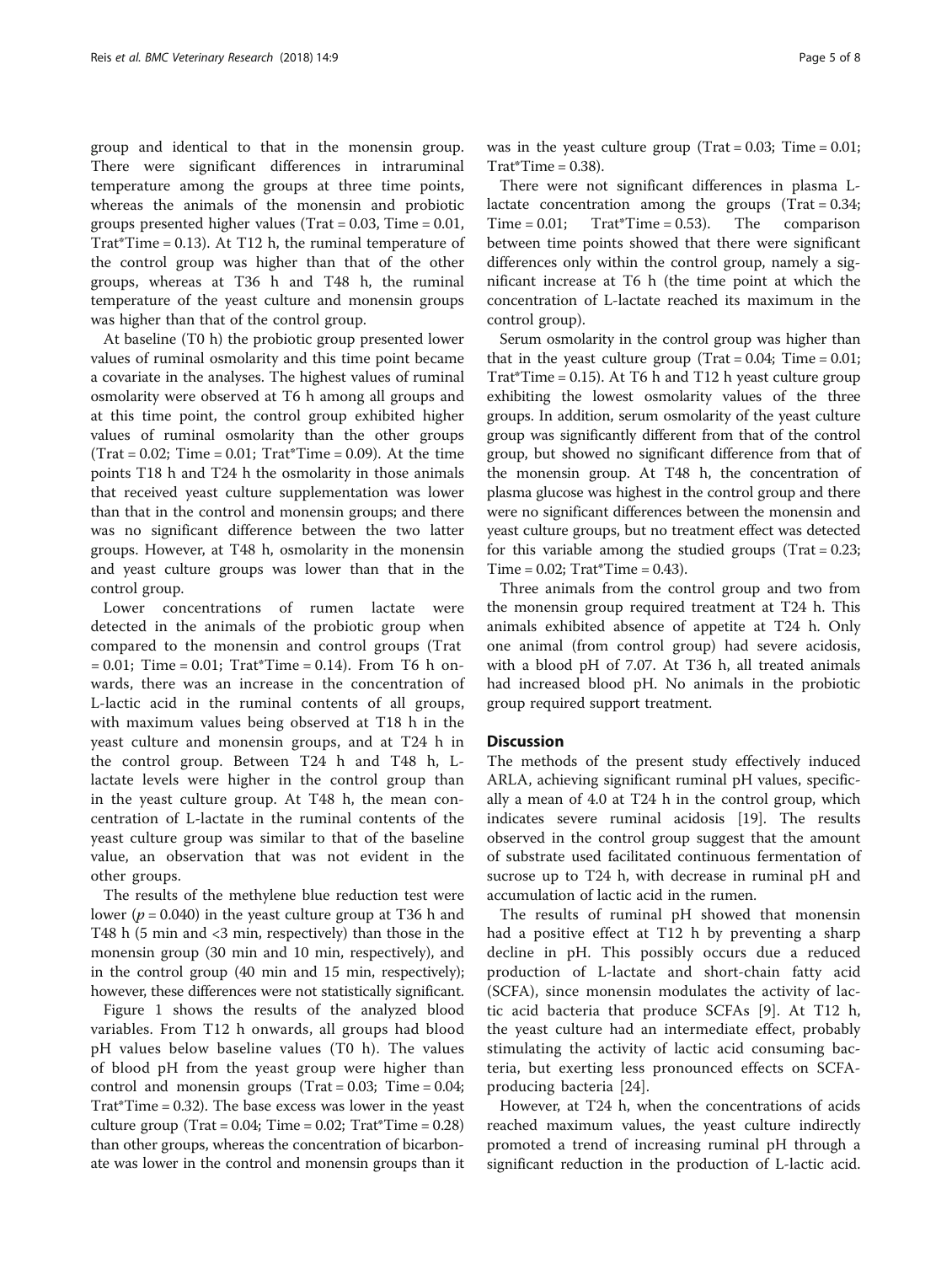<span id="page-5-0"></span>

This effect was probably due to competition between the Saccharomyces cerevisiae yeast and the fermenting bacteria that produce lactic acid (particularly Lactobacillus sp.) [[25\]](#page-7-0), or competition between the Saccharomyces cerevisiae yeast and the substrates made available by the yeast for the growth of those bacteria [\[24](#page-7-0)]. The yeast culture exerted its greatest effects between T24 h and T48 h, during recovery from ruminal acidosis. During this period, reductions in the concentration of L-lactic acid in the rumen were significant in the yeast culture group. According to Callaway and Martin [\[25](#page-7-0)], probiotic yeasts have a symbiotic relationship with lactic acid consuming bacteria (Selenomonas ruminantium, Megasphaera elsdenii); suggesting that yeasts provide B-

complex vitamins and amino acids that stimulate the growth of these bacteria, which utilize the ruminal lactate for metabolism. This effect seemed to be greater after T18 h, when the mean ruminal pH reached a value of 4.5, which is the ideal pH for the multiplication of yeasts [\[25](#page-7-0)]. The reduction in the concentration of Llactic acid and the increase in ruminal pH suggests that the use of yeast culture could be used as ancillary treatment in sheep with ARLA.

Variations in ruminal temperature have been considered only recently, mainly because temperature data is difficult to obtain. According to Alzahal et al. [[26](#page-7-0)], ruminal temperature can be useful in the diagnosis of ruminal acidosis by volatile fatty acids (subacute acidosis). They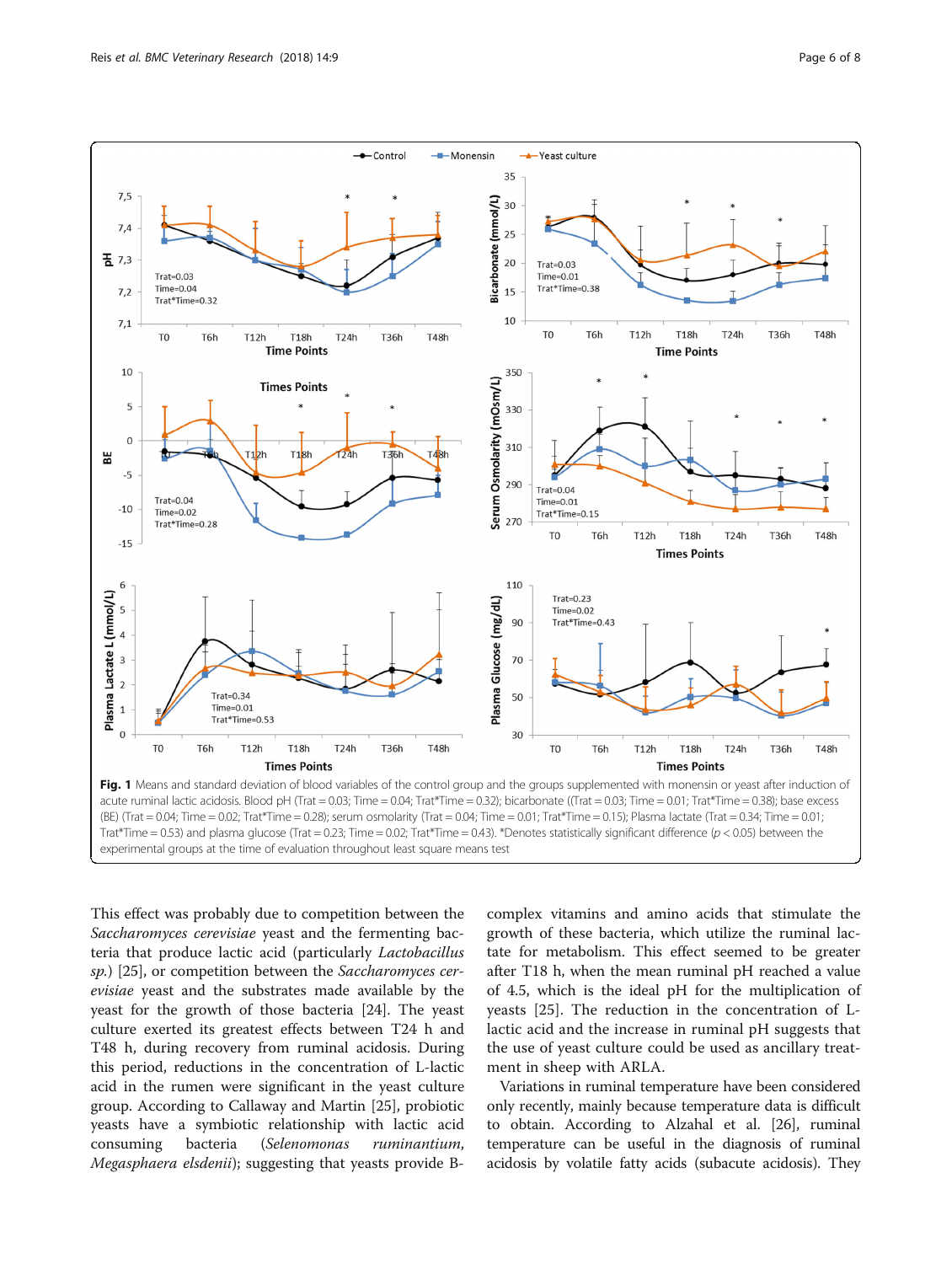assert that under these ruminal conditions (pH between 5.6 and 5.0), ruminal temperature increases beyond 39.2 ° C, reaching up to 41 °C, and correlates negatively with pH  $(r = -0.87)$ . In the present study, ruminal temperature caused by ARLA was measured, at pH < 5.0, and a quadratic relationship between pH and temperature  $(r = 0.71)$ was observed. At the peak of fermentation (T18 h), when the pH was approximately 4.2, ruminal temperature was also at its maximum (40.5 °C), which suggesting an intrinsic relationship between these two variables. At T12 h, the mean temperature in the group supplemented with monensin was lower than that in the control group, which supports the hypothesis that this additive reduces ruminal fermentation at this time point.

However, at T24 h, when ruminal pH was still very low, there was a drop in ruminal temperature. This probably occurred because the infused substrate, sucrose, had already been completely consumed, reducing ruminal activity, especially in the control group. The mean ruminal temperatures at T36 h and T48 h in the control group were lower than those in the monensin and probiotic groups, which suggest that there was a biochemical disruption of ruminal flora in the control group.

At T36 h and T48 h, the reaction time of the methylene blue reduction test on rumen fluid was shorter in the yeast culture group than in the other groups. In addition, no animal in the yeast culture group exhibited absence of appetite, whereas 50% of the animals in the control group and 33% in the monensin group exhibited this condition. One possible hypothesis to explain those finding is that the consumption of oxygen by S. cerevisiae favors a return to the normal status (anaerobiosis in particular) of the ruminal environment [[27](#page-7-0)].

As expected, the concentration of ruminal L-lactate significantly affected ruminal osmolarity  $(r = 0.72)$ . Osmolarity in the yeast culture group was lower than that in the control group at T0 h, T24 h, T36 h, and T48 h; the low baseline values observed in the group supplemented with yeast culture are noteworthy. The reason for this difference is unknown and further studies are necessary to interpret these results.

ARLA caused mild to moderate systemic acidosis in most animals, with the exception of one sheep in the control group whose blood pH at T24 h was 7.07 (acute systemic acidosis). Treatment with sodium bicarbonate buffer partially corrected metabolic acidosis in the control and monensin groups at T36 h, because a residual amount of ruminal lactic acid prevented full adjustment of the systemic pH. Moreover, the levels of bicarbonate and base excess in the animals that received yeast culture were higher between T24 h and T36 h, which coincided with the lowest levels of ruminal L-lactic acid in this group.

A trend of increasing concentration of plasma L-lactate over time was observed in the control group. The plasma lactate probably originated from the rumen, because the coefficient of determination between these variables was 0.77. Ruminal L-lactate may led to an increase in the concentration of plasma glucose, especially in the control group, as evidenced by a quadratic relationship ( $r^2 = 0.54$ ) between these two variables.

## Conclusion

The use of yeast culture can be beneficial in the prevention and treatment of ARLA in sheep, because it can effectively reduce the accumulation of lactic acid, and thereby increase ruminal pH and reduce ruminal osmolarity. On the other hand, monensin showed prophylactic effect by decreasing the rate of ruminal pH decline and occasionally reducing ruminal acidosis, however, it did not directly prevent these conditions.

#### Abbreviations

ALRA: ruminal lactic acidosis; SCFA: short-chain fatty acid

#### Acknowledgements

The author are grateful to Agnaildo Santos for assistance in animal handle. AHHM is greatfull to Conselho Nacional de Desenvolvimento Científico e Tecnológico for research productivity fellowship.

#### Funding

Financial support for this study was provided by the Fundação de Amparo à Pesquisa do Estado de São Paulo (FAPESP).

#### Availability of data and materials

The data set supporting the results of this article are available from the corresponding author.

#### Authors' contributions

Conceived and designed experiments: ELO, RABJ, AHHM. Preformed cannula implantation surgery: RABJ, AHHM, LFR. Performed the experiments: LFR, RSS, EBSMJ, FLCO, FAMLR, CASCA, CSM. Performed laboratorial analysis: CSM, FLCO, FAMLR, EBSMJ, LFR. Analyzed the data: LFR, RSS, AHHM. Wrote and reviewed the paper: ELO, RABJ, AHHM, LFR, RSS, CASCA, CSM, FAMLR, LFR, FLCO. All authors read and approved the final version of the manuscript.

#### Ethics approval

All procedures and animal handling followed the ethical principles in animal experimentation and were previously approved by the Ethics Committee on Animal Research of the Faculty of Veterinary Medicine and Animal Science, University of São Paulo (Protocol # 1587/2009).

#### Consent for publication

Not applicable.

#### Competing interests

The authors declare that they have no competing interests.

#### Publisher's Note

Springer Nature remains neutral with regard to jurisdictional claims in published maps and institutional affiliations.

#### Author details

<sup>1</sup>Department of Clinical Science, Faculty of Veterinary Medicine and Animal Science, University of São Paulo, Av. Prof. Orlando Marques de Paiva, 87, Cidade Universitária, CEP, São Paulo, SP 05508-270, Brazil. <sup>2</sup>Department of